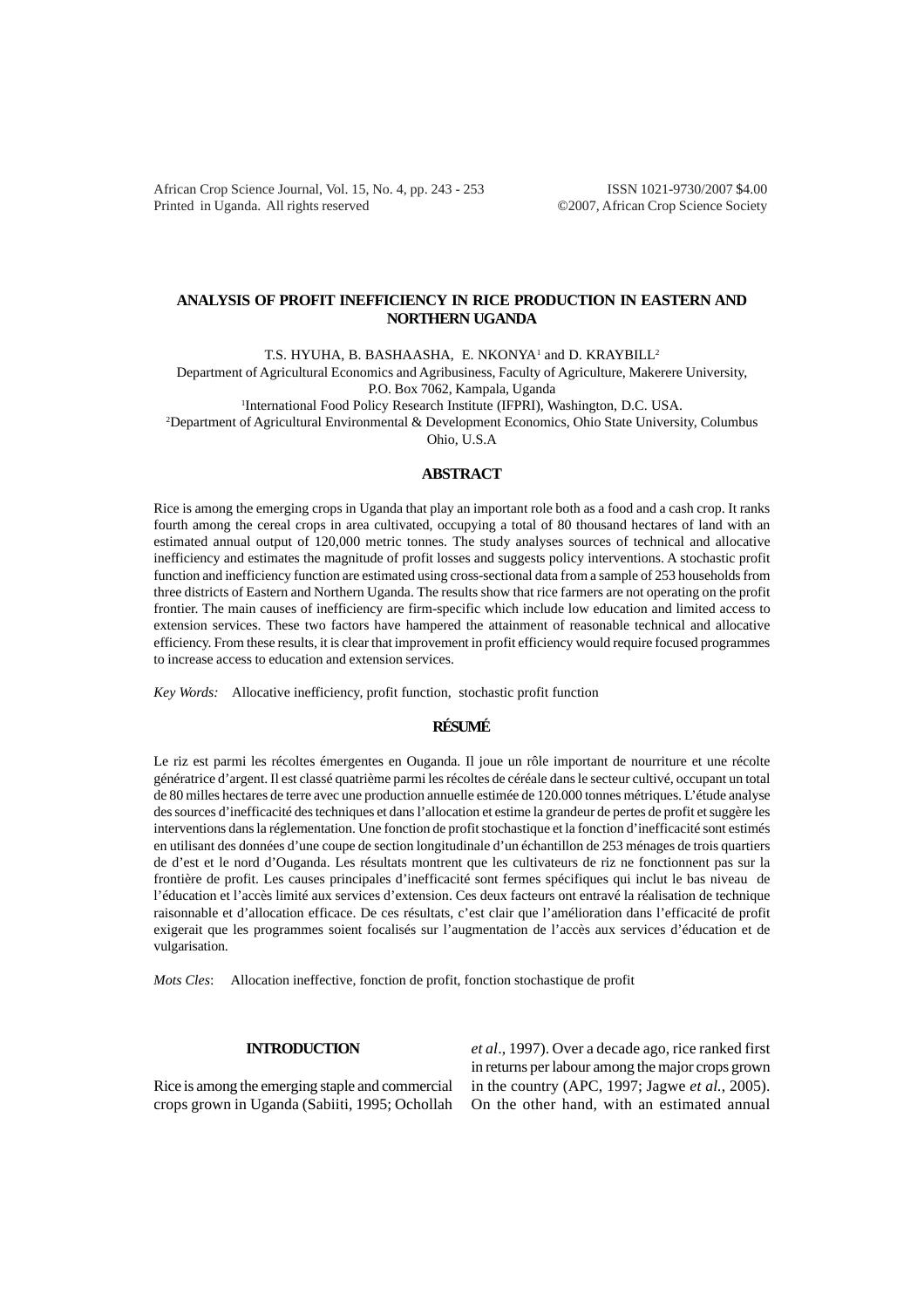# output of 120,000 tonnes, the crop ranks fourth among the cereal crops in area in the country (UBOS, 2004). Although the crop is increasingly becoming a staple in the country, especially in urban areas; however, available statistics show that Uganda is a net importer of rice (Table 1) and will continue to do so unless domestic production improves significantly (World Bank, 1993; Hyuha, 2006)**.** This is feasible since the country offers ideal conditions for rice production (Chinese Rice Study, 1982).

Despite its uncontestable growing importance of rice in Uganda, the crop ranks low in terms of research priorities among the cereal crops within the National Agricultural Research Organization (NARO)**.** It is only recently that the crop has attracted the attention of agricultural research (Cereal Programme Leader, Namulonge Agricultural and Animal Production Research Institute, 1998, personal communication). Even then the emphasis is barely on upland rice, particularly the new rice for Africa-NERICA. NERICA's potential yield in sub-Saharan Africa is 5 metric tonnes per hectare, with use of fertilizers, but on farmers' field in Uganda it is just 2.2 metric tonnes (WARDA, 2001).

The above figures depict a big potential for increased output; however, the biggest challenge is limited knowledge on the causes of this gap. This study, therefore, aimed at analysing the sources of inefficiency in rice production and estimating the magnitude of profit loss due to allocative and technical inefficiency so as to fill the identified gap.

#### **METHODOLOGY**

**Study sites and procedure.** This study was conducted in Uganda, in 2001 in three districts, namely, Tororo, Pallisa and Lira. Tororo and Pallisa are located in Eastern Uganda, whereas Lira is located in Northern Uganda. The three districts were selected mainly because of their high ranking in rice production in the country. In fact for the period 1993-2000 they accounted for 67% of the national rice production (Uganda Bureau of Statistics, 2004; 2005).

The registers of participating rice farmers constituted a sampling frame in Tororo and Lira. However, in Pallisa District, since there was no official register for small-scale farmers, the assistance of agricultural officials was enlisted to identify major rice growing sub-counties. Once the villages were identified, a village register was used to draw the required sample. Where this did not exist, the village chairman (local administrator) was consulted and a fresh register was compiled.

A structured questionnaire was then used to collect primary quantitative data from a sample of 297 households, of which 253 were used in the analysis. The rest were dropped because they did not contain all the information required to estimate the translog model. The 253 observations were distributed as follows: Tororo (138); Pallisa (104) and Lira (55). Tests for departure from normality in the data were conducted.

The stochastic profit frontier function (Equation 4), and the inefficiency function

| Year      | Exports | Imports | Net imports |
|-----------|---------|---------|-------------|
|           |         |         |             |
| 1990-1995 | 565     | 5,136   | 4,571       |
| 1996      | 260     | 19,150  | 18,890      |
| 1997      | 2,680   | 48,960  | 46,280      |
| 1998      | 2,080   | 81,340  | 79,260      |
| 1999      | 350     | 59,760  | 77,140      |
| 2000      | 2,350   | 77,590  | 75,240      |
| 2001      | 1,340   | 33,850  | 32,510      |
| 2002      | 1,210   | 64,690  | 63,480      |
| 2003      | 1,430   | 72,710  | 71,280      |
| 2004      | 12,150  | 83,720  | 71,570      |

TABLE 1. Uganda annual rice exports and imports in tonnes, 1990-2004

Source: FAOSTAT, 2008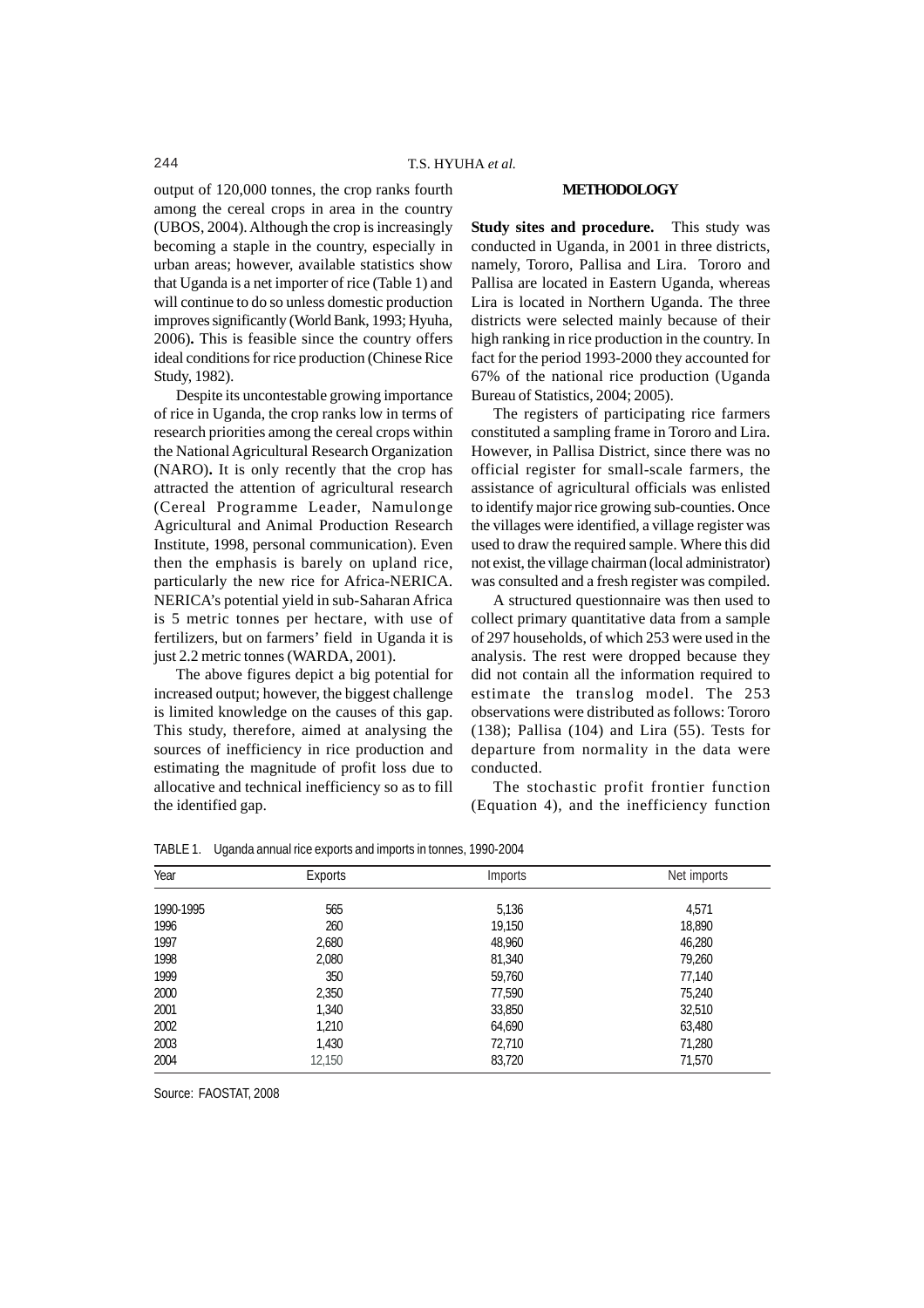(Equation 5) were estimated using the FRONTIER 4.1 computer package (Coelli, 1996). The programme combines the two-stage procedure into one and produces maximum likelihood estimates of the parameters of a stochastic profit frontier function. This procedure is superior to two-stage procedures because it does not violate the assumption that the inefficiency effects are independently and identically distributed (Battesse and Coelli, 1995; Coelli, 1995; Coelli, 1996; Abdulai and Huffman, 2000; Rahman, 2002).

#### **Theoretical considerations and empirical model.**

Measurement of economic efficiency has become a common place in the literature on efficiency, especially after the pioneering work of Farrell (Farrell, 1957). Farrell provided a framework for the computation of a production frontier. However, it was not until the work of Aigner and Chu (1968) that the frontier function was first explicitly specified in a parametric form. Afriat (1972) used a one-sided error term in which observed variations were said to be endogenous, while weather, wars and droughts were treated as random factors. Aigner *et al*. (1977) and Meeusen and van den Broeck (1977) employed the concept of a stochastic frontier in which a two sided random error term was introduced explicitly in a production function as follows:

Y=f(x, 
$$
\beta
$$
)  $\ell^{\nu-\mu}$  ................. (1)

Where  $\nu$  represents a symmetric disturbance term assumed to be identically and independently distributed (i.i.d.) as  $N(0, \sigma^2)$  and is one-sided half normal with a distribution of N  $(0, \sigma^2)$ , and also i.i.d. If  $6^2$  is zero, the function is deterministic; and if greater than 0, it is stochastic. Efficiency measurement is estimated separately by estimating technical and allocative efficiency from a production frontier. However, this may fail to capture inefficiencies associated with different factor endowments and input and output prices across farms (Abdulai and Huffman, 2000). This is due to the fact that farmers face different endowments and different optimal operating points. Lau and Yotopolous (1971) had earlier suggested incorporation of firm specific prices and fixed factors as arguments in estimating the model to make it firm specific. This helps to

transform a production function into a profit function.

The profit function, unlike the production approach, combines both technical and allocative concepts in a profit relationship, and any errors in production decisions are translated into lower revenue for the producer (Ali *et al.*, 1994) and, hence, lower profit efficiency. The profit function approach has received limited application in contrast to the production function approach in developing countries (Ali *et al*., 1994; Rahmann, 2002). It has the advantage of avoiding the simultaneity bias that typically occurs in the estimation of production functions (Saleem, 1988).

The more recent developments in modelling farm specific profit function efficiency, have overcome the earlier criticism on its suitability in less developed countries. Sevilla-Siero (1991) argues that one does not need the assumptions of competitive input and output markets to hold in order to define a farm's profit function, or to use a profit approach to measure efficiency. What is required is for all the output and input prices to be exogenous to the farm. Moreover, as demonstrated by Wang *et al*. (1996) and Fan (1999), this approach has been used successfully in countries such as China where distortions were explicit.

The translog frontier profit function model adopted in this study has the following form:

*Yj = (Pj ,Zj ) exp(ej )* ....................................... (2)

where  $Y_i$  is normalised profit of the jth farm defined as gross revenue less variable cost divided by farm-specific commodity prices.  $P_i$  is a vector of variable input prices for the jth farm computed as input prices divided by farm-specific output price.  $Z$  is a vector of fixed factor inputs, and e is an error term:

$$
e_j = V_j - \mu_j
$$
 3.3.20

where and  $\mu_i$  are as defined before except that the error term  $\mu$ <sub>i</sub> measures profit inefficiency and  $V_i$  measures random factors. When  $\mu_i = 0$ , the firm is obtaining the maximum profit and operating on the frontier given the prices and fixed factors. If  $\mu_i > 0$  the firm is economically inefficient and the profit is less than the maximum.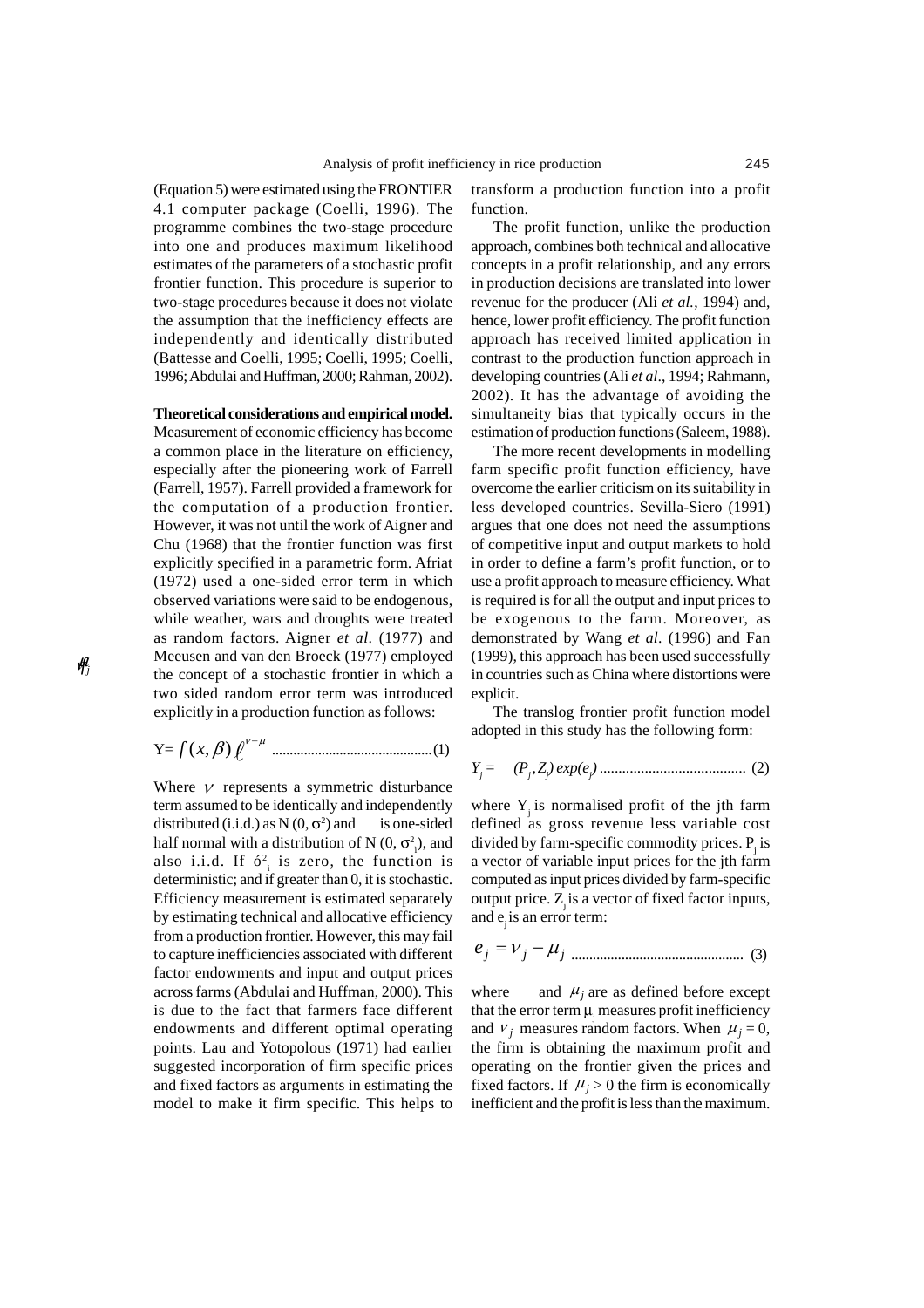# 246 T.S. HYUHA *et al.*

The firm-specific inefficiency effects are obtained by referring to the distribution of the  $\mu_i$  term in Equation 3, which are non-negative random variables assumed to be i.i.d. such that  $\mu_i$  is defined by truncation at zero of the normal

### distribution with a mean of

and variance  $\sigma_{\mu}^2$ , where

 $w_d$  is the d<sup>th</sup> explanatory variable representing socio-economic characteristics of farm j and  $\delta$ and  $\delta_{d}$  are both unknown parameters to be estimated.

This study estimates a flexible translog profit function (equation 4) and inefficiency function (Equation 5): $1$ 

$$
\ln \pi^{\mathsf{T}} = \alpha_0 + \sum_{i=1}^{3} \alpha_i \ln p_i + \frac{1}{2} \sum_{i=1}^{3} \sum_{k=1}^{3} r_{ik}
$$

$$
\ln p_i \ln p_k + \sum_{i=1}^3 \sum_{l=1}^2 \phi_{il} \ln p_i \ln z_l + \sum_{l=1}^2 \beta_l \ln z_l +
$$

$$
\frac{1}{2} \sum_{l=1}^{2} \sum_{q=1}^{2} \varphi_{lq} \ln z_l \ln z_q + \nu - \mu \dots \dots \dots \dots \dots (4)
$$

Where 
$$
\mu = \delta_0 + \sum_{d=1}^{6} \delta_d w_d + \mathcal{G} \dots
$$
 (5)

 $r_{ik} = r_{ki}$  For all  $k, i$ 

- $\pi'$  = restricted normalized profit computed for the farm defined as gross revenue less variable costs divided by farm specific rice price  $(p_i)$
- $p_i(p_i)$  = price of variable inputs (i, k =1, 2, and 3) normalised by price of output

$$
p_1 = \text{the cost of hired labour} \nnormalised by price of rice ( $p_j$ )
$$

$$
p_2 = \text{the cost of non-labour inputs} \quad \text{normalised by price of rice } (p_j)
$$

*<sup>1</sup> The model is adopted from Rahman (2003) with some modifications.*

- $p_3$  = imputed cost of family labour normalised by the price of rice  $(p_i)$
- *Z* = the quantity of fixed input  $(t = 1,$ 2)
- *Z<sub>1</sub>* = land under rice (hectares under rice) in farm j
- $Z_2$  = capital used in farm j
- $\mu$  = inefficiency effects
- $\mathcal{G}$  = truncated random variable
- $\delta_0$  = constant in equation 5
- $w_d$  = 6 variables explaining inefficiency effects, defined as follows:
- $w_1$  = non-farm employment (indeterminate)
- $w_2$  = education level of household head (negative sign)
- $w_3$  = access to extension services (negative sign)
- $w_4$   $\qquad$  access to credit (negative sign)
- $w_5$  = experience in rice production (negative sign)
- $w_6$  = degree of specialisation (negative sign)

*jth*

 $\mu_j = \delta_o +$ 

 $\alpha_{0}$ ,  $\alpha_{i}$ ,  $r_{ik}$ ,  $\phi_{il}$ ,  $\beta_{\rho}$ ,  $\phi_{lq}$ ,  $\delta_{0}$  and  $w_{d}$  are parameters to be estimated.

Education level of household head, access to extension services in terms of number of visits by extension agent, access to credit, farmer's experience in rice production and degree of specialisation in rice production are hypothesised to carry a negative sign in the inefficiency model, implying that they enhance efficiency.

Education is expected to improve the quality of labour; however, the impact depends on the environment. For instance, in a rapidly changing technological or economic environment, the impact of education is higher (Schultz, 1975).

A pertinent question to ask is: whose education matters to agricultural productivity? Appleton and Balihuta (1996) used a variable representing education of the household while Weir (1999) used an education variable representing the community.

Access to extension services is a conduit for the diffusion of new technologies to the farmer; hence, it is expected to reduce inefficiency in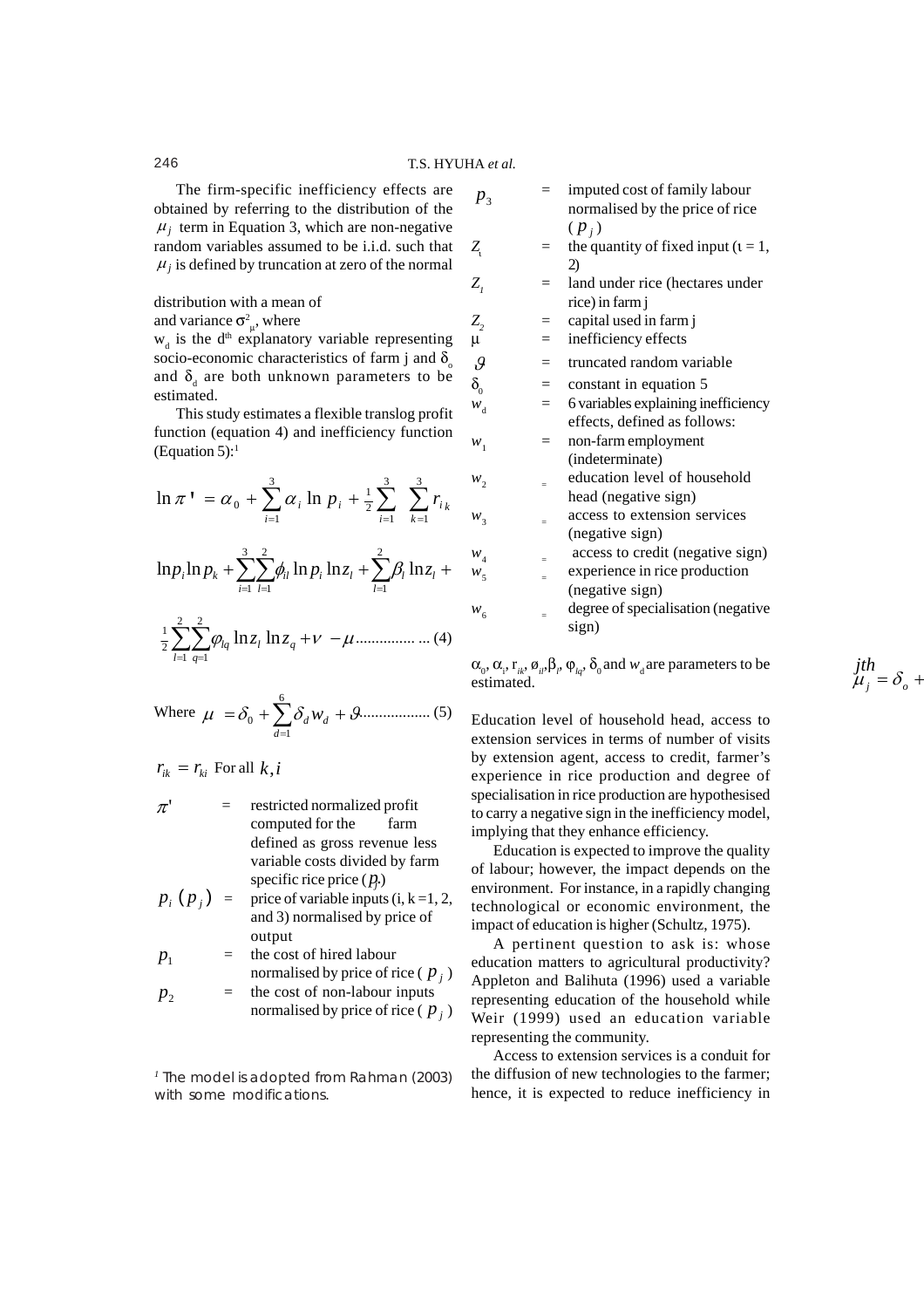production. Indeed, a number of studies (Ali and Byerlee, 1991; Seyoum *et al*., 1998; Rahman, 2002, 2003) confirmed this. As with extension, credit is a catalyst to the use of improved technology, which in turn should lead to a reduction in profit inefficiency. Ali and Flinn (1989) and Abdulai and Huffman (2000) reported a negative influence for credit among rice farmers in Pakistani and Northern Ghana, respectively. Experience should also enhance proficiency. Indeed, studies by Wilson *et al*. (1998) and Rahman (2002) show that farmers who have more years in the enterprise achieved higher levels of efficiency. This is in line with classical economic theory which recognizes that specialisation is a key determinant of efficiency.

Non-farm employment was included to capture access to extra income, which can then be used to purchase agricultural input to improve productivity. Rahman (2002) included this variable to capture the unemployment situation in Bangladesh. However, engaging in non-farm employment could deprive the farm of valuable time to perform farming operations in a timely manner. Therefore, non-farm employment could lead to an increase in inefficiency (Rahman, 2002, 2003; Abdulai and Huffman, 2000; Ali and Flinn, 1989). Because non-farm employment could exert either a negative or positive influence on inefficiency, we do not predict its effect.

## **RESULTS AND DISCUSSION**

A log likelihood test revealed that the Cobb-Douglas formulation is not an adequate representation of rice production. We then proceeded to estimate a frontier translog model (Equations 4 and 5) although we concentrated on the results of the inefficiency equation in the following sections.

**Socio-demographic characteristics.** Table 2 shows socio-demographic characteristics of the households studied in the three districts. Generally, the respondents were in similar age categories, with a mean of 41 years for Tororo and Lira, and 40 for Pallisa. Tororo district has the largest household size of 9 compared to 8 for both Pallisa and Lira districts. This slightly larger size could be explained by a slightly bigger number of children (6) compared to the other districts (5) and extended families. The size could also be attributed to the high population growth rate.

The mean land holdings for the three districts were 1.77, 2.88 and 2.02 hectares for Tororo, Pallisa and Lira, respectively. Out of this, 70% was under crop cultivation in Tororo and Pallisa districts, and 58% in Lira. The low level of crop cultivation in Lira district could be explained by lack of oxen, which used to be the major mode of cultivation before the ongoing civil unrest in the region. Lira,

|                       |                |          | ີ |  |
|-----------------------|----------------|----------|---|--|
| Charao<br>istics<br>. | $  -$<br>າເດເເ | $\cdots$ |   |  |

TABLE 2. Selected socio-economic characteristics of rice farmers in eastern and northern Uganda

| Characteristics            | Tororo      | Pallisa     | Lira       |
|----------------------------|-------------|-------------|------------|
| Age household head (years) | 41.09(1.2)  | 40.02(1.39) | 41.2(1.43) |
| Household size             | 9.37(0.47)  | 8.41(0.49)  | 8.36(0.66) |
| Number of children         | 6.42(0.35)  | 5.36(0.31)  | 5.40(0.37) |
| Land (ha)                  | 1.77(0.13)  | 2.88(0.34)  | 2.02(0.20) |
| Crop (ha)                  | 1.25(0.08)  | 2.14(0.20)  | 1.17(0.10) |
| Rice (ha)                  | 0.57(0.04)  | 0.72(0.09)  | 0.21(0.00) |
| Experience (years)         | 15.51(0.75) | 13.5(0.91)  | 6.27(2.80) |
| Number of plots            | 1.68(0.07)  | 1.28(0.004) | 1.14(0.32) |
| n                          | 138         | 104         | 55         |

Figures in brackets are standard deviations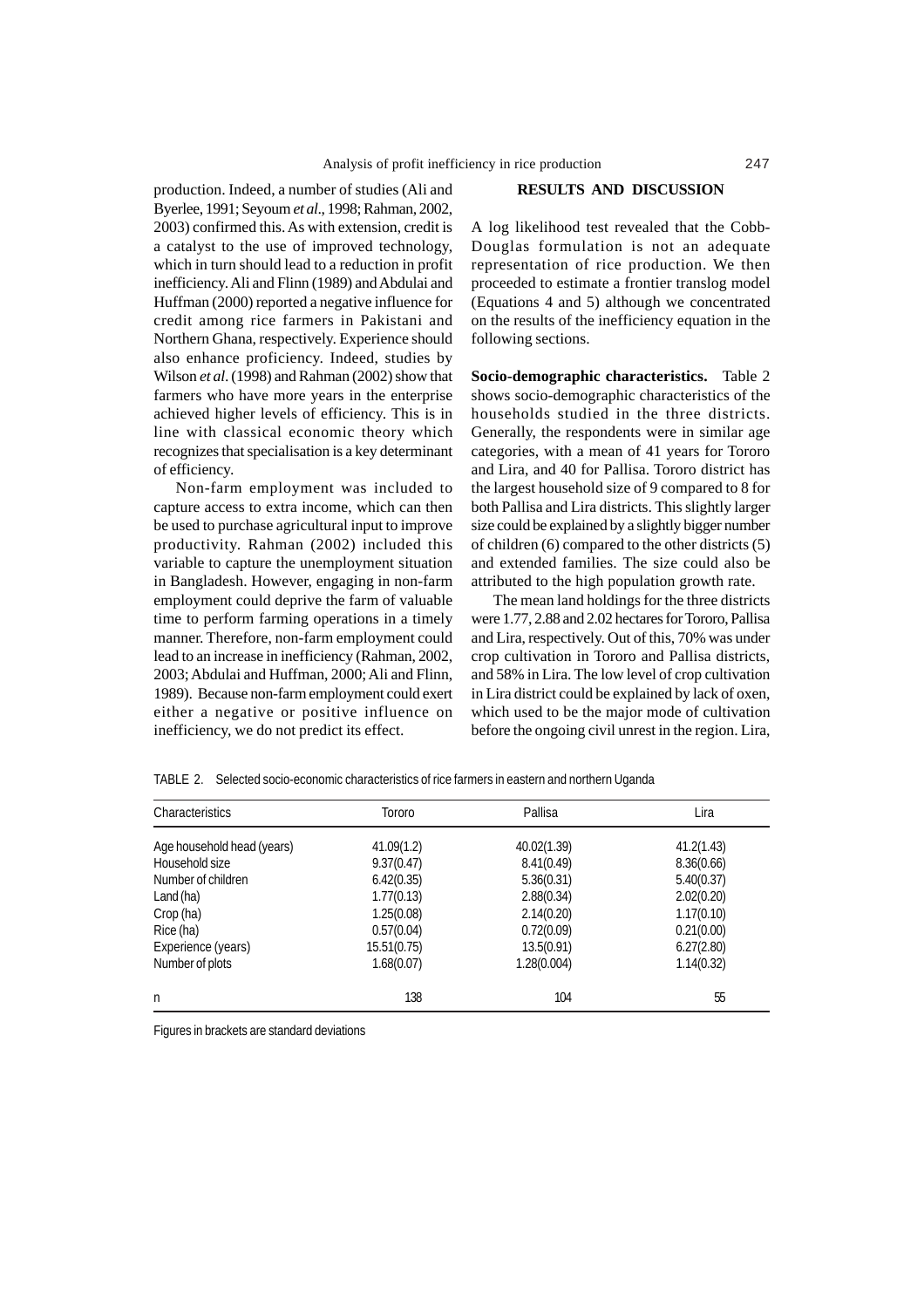the newest entrant into rice production among the three study districts, had the smallest area (0.21 ha) of rice cultivated per farmer. In contrast, the area cultivated was 0.57 ha in Tororo and 0.72 ha in Pallisa.

Generally, each district had more than one plot of rice per household, though Tororo had the highest (1.68 ha) and Lira the lowest (1.14 ha). This was expected because Tororo is one of the districts that benefited from the initial government's policy of promoting rice production in the country. This is also reflected in experience levels, whereby farmers in Tororo had the highest number of years (16) in rice production, followed by Pallisa (14 years) and lastly by Lira (6 years).

Table 3 shows descriptive statistics for other variables studied. Tororo district had the lowest level of education, with 51% of the respondents having attended primary education, compared to Pallisa, which had 68%. Access to formal credit by rice farmers was only 44%, which was evidently poor. This is not unique to rice as a crop because Yilma (1996) also found that coffee producers in Masaka district had poor access to credit. In fact, the informal access to loans

predominated with a value of 77.4%. This may be because these sources are easily accessible with minimum transaction costs and conditions, even though the interest rate can go as high as 50% per year. Access to extension services is also limited; a paltry 21% of the farmers had access extension services. Furthermore, there is limited opportunity for earnings from non-farm sources, as only 27% respondents were engaged in nonfarm employment activities. Pallisa district seemed to have the best opportunities (31%), followed by Tororo (28%) and Lira (18%).

**Determinants of farm-specific inefficiency in rice production.** Model estimates based on Equation 5 are presented in Table 4. As expected, non-farm employment was negative and statistically significant in Pallisa and Lira districts. This implies that having access to non-farm employment enhances efficiency in rice production in the two districts. Non-farm employment presumably generates earnings that allow farmers to hire labour and purchase inputs. In Tororo, however, non-farm employment is positive but not significant. On the other hand, it

TABLE 3. Other household characteristics of rice farmers in eastern and northern Uganda

| Variables                 | Tororo | Pallisa | Lira | Average |
|---------------------------|--------|---------|------|---------|
| Education                 |        |         |      |         |
| None                      | 21.7   | 10.6    | 16.4 | 16.8    |
| Primary                   | 50.7   | 68.8    | 60.0 | 58.6    |
| Sec/Tertiary              | 27.5   | 21.0    | 23.7 | 24.6    |
| Credit access             |        |         |      |         |
| Yes                       | 35.5   | 48.1    | 56.4 | 43.8    |
| No                        | 64.5   | 51.9    | 43.6 | 56.2    |
| Source                    |        |         |      |         |
| Formal                    | 14.3   | 2.0     | 22.6 | 22.6    |
| Informal                  | 85.7   | 98.0    | 77.4 | 77.4    |
| <b>Extension services</b> |        |         |      |         |
| Yes                       | 17.4   | 8.9     | 52.7 | 20.9    |
| No                        | 82.6   | 91.3    | 47.3 | 79.1    |
| Non-farm employment       |        |         |      |         |
| Yes                       | 28.3   | 30.8    | 18.2 | 27.3    |
| No                        | 71.7   | 69.2    | 81.8 | 72.7    |
| N                         | 138    | 104     | 55   | 297     |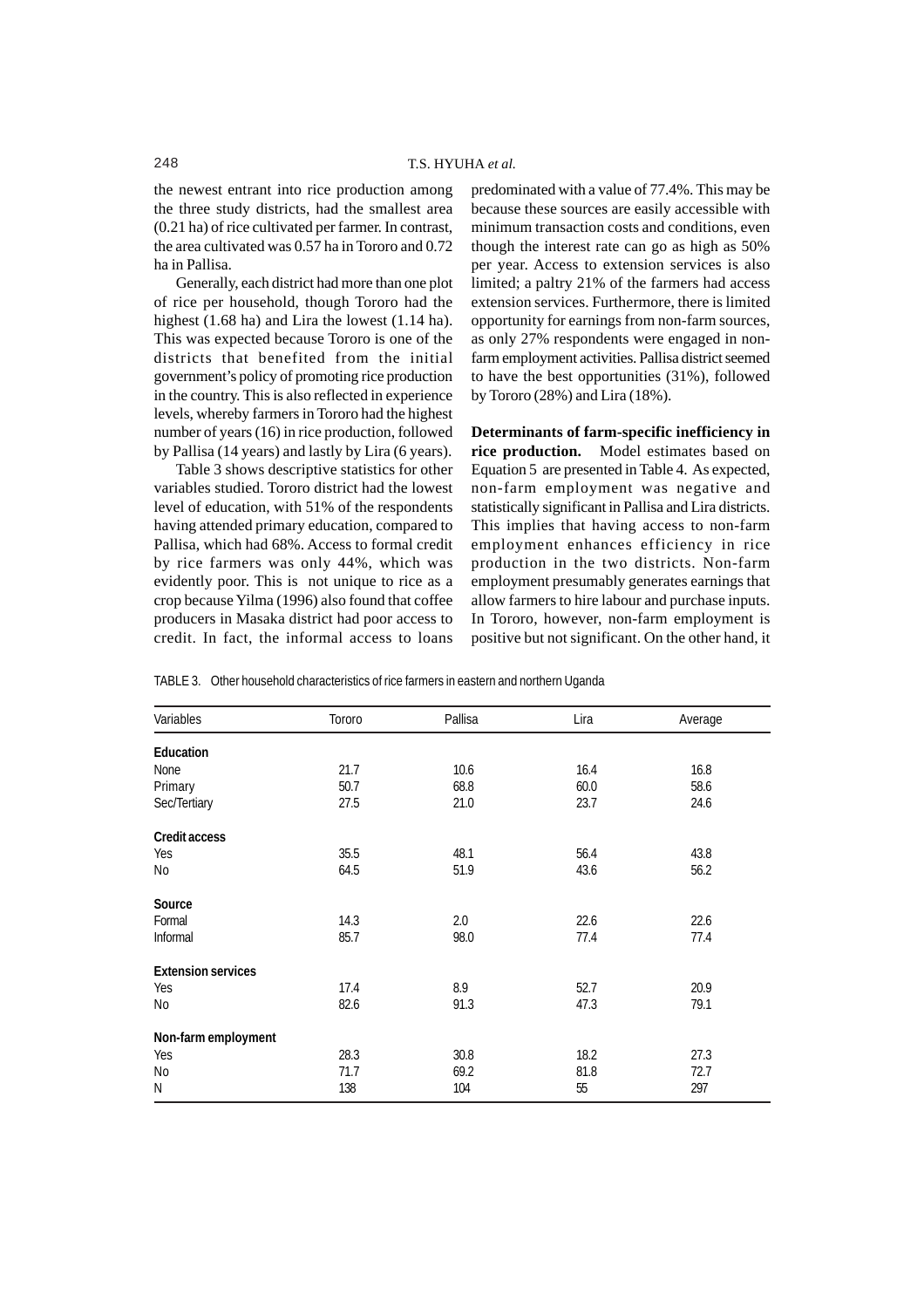| Parameter                         | Pooled  |        | Tororo  |        | Pallisa |           | Lira    |        |
|-----------------------------------|---------|--------|---------|--------|---------|-----------|---------|--------|
|                                   | Coeff   | $p-v1$ | Coeff   | $p-v1$ | Coeff   | $D - V^1$ | Coeff   | $p-v1$ |
| Constant $(w_0)$                  | 2.09    | 0.00   | 3.84    | 0.00   | 3.51    | 0.00      | 2.28    | 0.00   |
| Non-farm employment ( $w_1$ )     | 0.37    | 0.01   | 0.06    | 0.89   | $-0.95$ | 0.03      | $-0.93$ | 0.00   |
| Education ( $w_2$ )               | $-0.14$ | 0.00   | $-0.25$ | 0.00   | $-0.16$ | 0.00      | $-0.30$ | 0.00   |
| Extension services $(w_3)$        | $-0.16$ | 0.00   | $-0.26$ | 0.00   | $-0.47$ | 0.00      | $-0.28$ | 0.03   |
| Credit access $(w_1)$             | $-0.25$ | 0.15   | $-0.55$ | 0.05   | $-0.46$ | 0.03      | $-0.24$ | 0.44   |
| Experience $(w_5)$                | $-0.07$ | 0.67   | $-0.44$ | 0.17   | $-0.49$ | 0.00      | 0.06    | 0.78   |
| Degree of specialisation( $W_6$ ) | $-0.08$ | 0.00   | $-0.14$ | 0.00   | $-0.15$ | 0.00      | $-0.03$ | 0.17   |

TABLE 4. Determinants of farm-specific inefficiency in rice production in eastern and northern Uganda.

 $P$ -values (p-v) are computed from t-ratios; Dependent variable = inefficiency ( $\mu$ )

was significant in the pooled data. Our mixed results are not surprising as previous studies also failed to agree on the effect of non-farm employment on inefficiency. For instance, Abdulai and Huffman (2000) found that having access to non-farm employment enhanced efficiency of rice farmers in Northern Ghana. The same conclusion was reached earlier by Ali and Flinn (1989) for rice farmers in Pakistan, as was the case in China (Wang *et al*., 1996) and Bangladesh (Rahman (2002 and 2003). For tobacco production in Uganda, however, Obwona (2006) found that non-farm employment had no effect.

Results for the education and access to extension services variables were negative and statistically significant in all the districts and for the pooled data. This indicated consistent enhancement of efficiency in rice production. Our results are consistent with those of several other researchers (Ali and Flinn, 1989; Ali and Byerlee, 1991; Bravo-Ureta and Rieger, 1991; Wang *et al*., 1996; Seyoum *et al*., 1998; Abdulai and Huffman, 2000; Rahman, 2002; Obwona, 2006). Thus, programmes to encourage those of school-going age are expected to raise productivity in rice farming. Similarly, improving access to extension services for rice farmers, in particular, would be

beneficial in reducing inefficiency in rice production.

 Access to credit is expected to ease the financial constraint in farming; enhance the acquisition of input and, improve revenue and, subsequently, profits. Indeed, the results for Tororo and Pallisa districts show that access to credit reduces inefficiency in rice profits. Coefficients on the credit variable for Lira district and for the pooled data carry the expected sign although they were not significant  $(P>0.1)$ .

Whereas the coefficients associated with experience in rice production carried the expected negative sign in the pooled data for Tororo and Pallisa, they were significant only in the latter. Our results provide only weak evidence that experience reduces inefficiency, while many previous studies find strong evidence of this relationship (Ali and Byerlee, 1991; Sharma *et al.,* 1999; Abdulai and Huffman, 2000; Rahman, 2002; Kolawole, 2006).

**Constraints to profit efficiency in rice production by district.** Results for key factors contributing to profit loss by district are presented in Tables 5 through 7. Profit loss is considered here as the difference between maximum profit and actual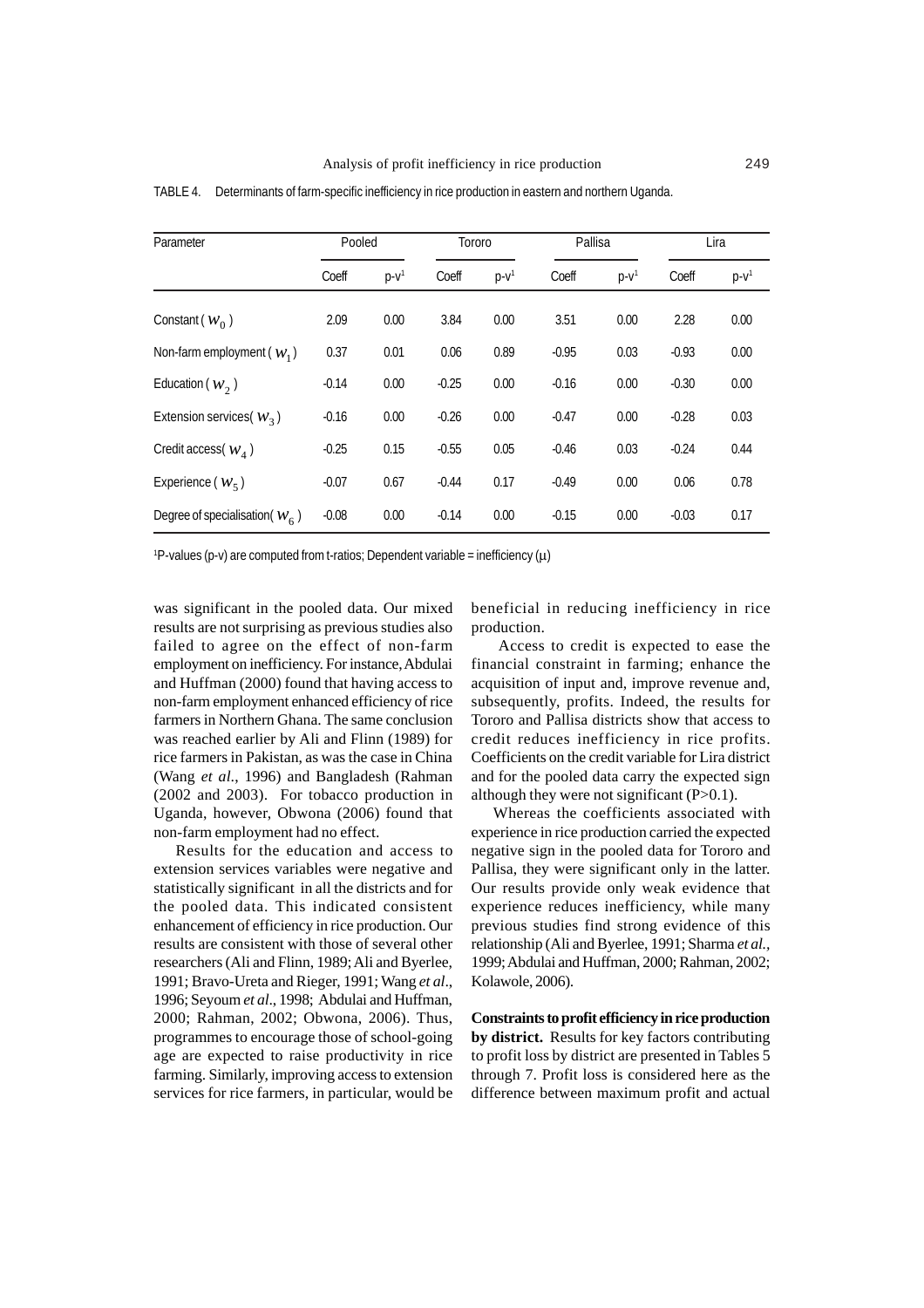| Variables                 | n              | Actual profit                             | Profit loss              | Efficiency              |
|---------------------------|----------------|-------------------------------------------|--------------------------|-------------------------|
|                           |                | 000's Shs                                 | 000's Shs                | scores                  |
|                           |                |                                           |                          |                         |
| <b>Educational level</b>  |                |                                           |                          |                         |
| <b>None</b>               | 24             | $968.6$ <sup>a</sup> $(3.8)$ <sup>1</sup> | $524^{\circ}(3.7)$       | 45.9 <sup>a</sup> (2.5) |
| Primary                   | 61             | $962.6$ <sup>a</sup> $(2.3)$              | 489 <sup>b</sup> (2.3)   | 49.2 $b(1.6)$           |
| Secondary                 | 33             | 953.5 <sup>b</sup> (3.2)                  | 451 $C(3.2)$             | $52.7^{\circ}(2.1)$     |
| <b>Tertiary</b>           | 5              | 637.0 $C(10.6)$                           | $286^{d}(8.1)$           | $50.1 \frac{d}{5.5}$    |
| Credit access             |                |                                           |                          |                         |
| Yes                       | 43             | $1104.0^{\circ}$                          | 467 <sup>a</sup>         | 57.7 <sup>a</sup>       |
| N <sub>0</sub>            | 80             | 1069.5 <sup>b</sup>                       | 523 <sup>b</sup>         | 51.1 <sup>b</sup>       |
| <b>Extension services</b> |                |                                           |                          |                         |
| Yes                       | $\mathfrak{D}$ | $1114.4^a$                                | 487 <sup>a</sup>         | 56.3a                   |
| No                        | 101            | 1118.1 <sup>b</sup>                       | 549b                     | 50.9 <sup>b</sup>       |
| Degree of specialisation  |                |                                           |                          |                         |
| $0 - 25%$                 | 34             | 815.4 <sup>a</sup> (17.6)                 | 515.5 <sup>a</sup> (2.7) | 59.1 <sup>a</sup> (0.5) |
| 25.1-50%                  | 55             | 1081.4 <sup>b</sup> (20.4)                | $514.8^{\circ}(3.5)$     | 57.4 <sup>a</sup> (0.9) |
| $50.1+$                   | 34             | 1281.4 <sup>c</sup> (17.6)                | 507.1 <sup>b</sup> (5.5) | 55.3 <sup>b</sup> (1.2) |
|                           |                |                                           |                          |                         |

## TABLE 5. Profit loss in rice production in Tororo district by constraint

1 Across the categories of each variable, different superscripts along columns depict significant differences at p<0.10 level Similar subscripts imply that the differences are not significant. Values in brackets are standard errors

| Variables                 | n              | Actual profit                | Profit loss              | Efficiency              |
|---------------------------|----------------|------------------------------|--------------------------|-------------------------|
|                           |                | 000's Shs                    | 000's Shs                | scores                  |
| <b>Educational level</b>  |                |                              |                          |                         |
| <b>None</b>               | 8              | $672.4^{\circ}(7.4)^{\circ}$ | $351^{\circ} (6.3)$      | $47.8a$ (1.5)           |
| Primary                   | 64             | 659.5 <sup>b</sup> (2.2)     | 337 <sup>b</sup> (2.2)   | $48.9^{\circ}$ (0.5)    |
| Secondary                 | 17             | $574.6^{\circ}(4.6)$         | 281 (4.3)                | $51.1b$ (1.1)           |
| <b>Tertiary</b>           | $\overline{2}$ | $523.5^{d}(29.2)$            | 245 <sup>d</sup> (12.6)  | $53.2^{\circ}$ (3.1)    |
| Credit access             |                |                              |                          |                         |
| Yes                       | 41             | 615.6 <sup>a</sup>           | 269a                     | 56.3a                   |
| N <sub>0</sub>            | 50             | 586.8 <sup>b</sup>           | 338 <sup>b</sup>         | 42.4 <sup>b</sup>       |
| <b>Extension services</b> |                |                              |                          |                         |
| Yes                       | 8              | 711.9 <sup>a</sup>           | 294a                     | 58.7 <sup>a</sup>       |
| No                        | 83             | 645.8 <sup>b</sup>           | 361 <sup>b</sup>         | 44.1 <sup>b</sup>       |
| Degree of specialisation  |                |                              |                          |                         |
| $0 - 25%$                 | 36             | 1091.3 <sup>a</sup> (17.6)   | $513.9^{\circ}(4.1)$     | $57.9^{\circ}(0.9)$     |
| 25.1-50%                  | 33             | 1137.8 <sup>a</sup> (20.4)   | 508.2 <sup>b</sup> (4.7) | $57.1^{\circ}(1.2)$     |
| $50.1+$                   | 22             | 924.8 <sup>b</sup> (18.5)    | $499.8^{\circ}(6.9)$     | 55.1 <sup>b</sup> (1.5) |

TABLE 6. Profit loss in rice production in Pallisa District by constraint

1 Across the categories of each variable, different superscripts along columns depict significant differences at P<0.10 level Similar subscripts imply that the differences are not significant. Figures<sup>in</sup> brackets are standard errors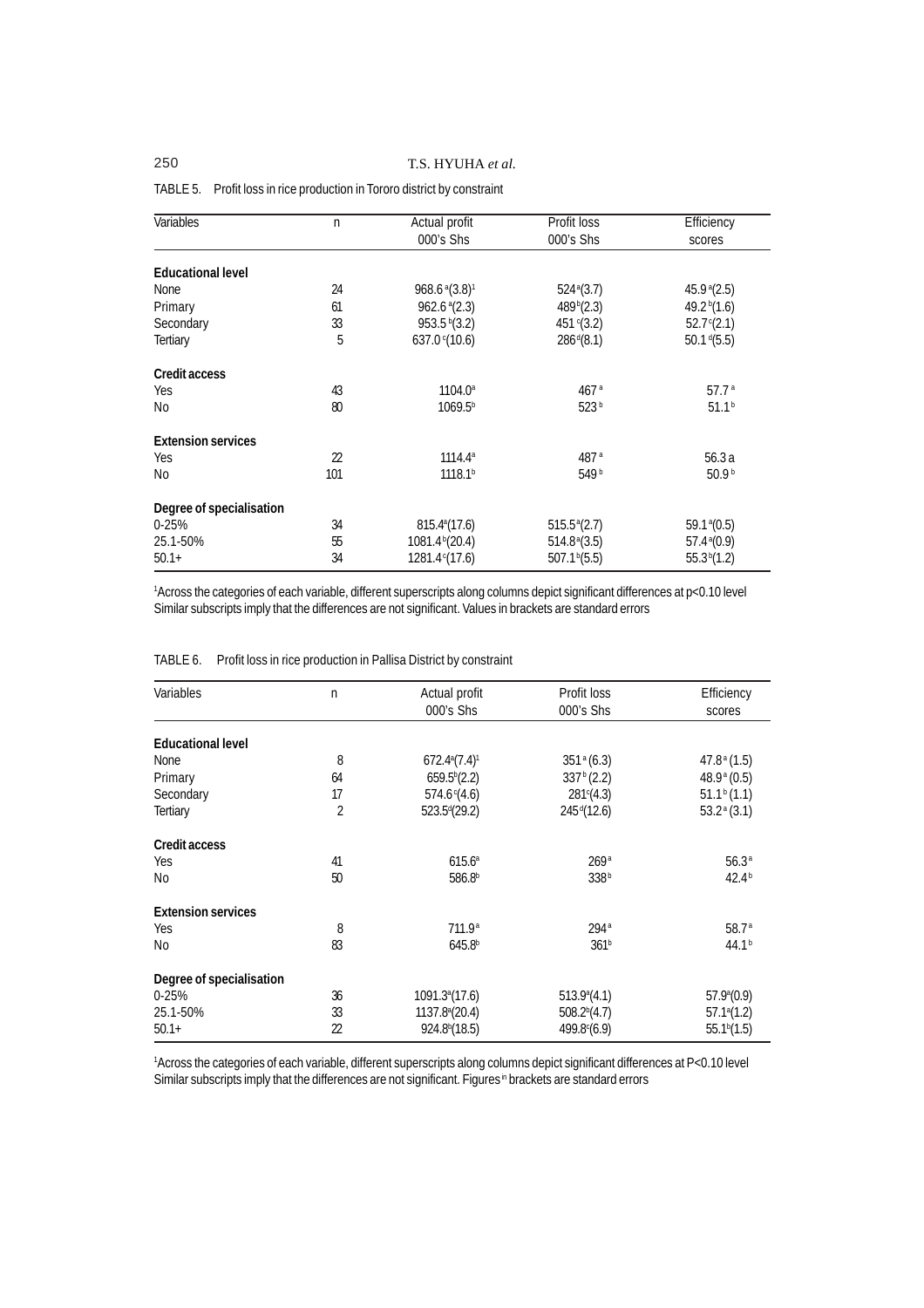| Variables                 | n  | Actual profit                         | Profit loss            | Efficiency               |
|---------------------------|----|---------------------------------------|------------------------|--------------------------|
|                           |    | 000's Shs                             | 000's Shs              | scores                   |
|                           |    |                                       |                        |                          |
| <b>Educational level</b>  |    |                                       |                        |                          |
| None                      | 8  | 199.1 <sup>a</sup> (4.9) <sup>1</sup> | 131 <sup>a</sup> (2.4) | 34.2(1.7)                |
| Primary                   | 23 | 237.3 <sup>b</sup> (2.6)              | 126 $b(1.4)$           | 46.9 $\frac{1}{2}$ (1.0) |
| Secondary                 | 6  | $191.3a$ (6.1)                        | 97 $C(2.8)$            | 49.3 $c b (2.0)$         |
| Tertiary                  | 2  | $153.7^{\circ}(20.0)$                 | 71 <sup>d</sup> (4.9)  | 53.8 $c d(3.4)$          |
| Credit access             |    |                                       |                        |                          |
| Yes                       | 21 | 155.0a                                | 73a                    | 52.9 <sup>a</sup>        |
| No                        | 18 | 307.5 <sup>b</sup>                    | 155 <sup>b</sup>       | 49.6 b                   |
| <b>Extension services</b> |    |                                       |                        |                          |
| Yes                       | 20 | 174.7 <sup>a</sup>                    | 87a                    | 50.2 <sup>a</sup>        |
| No.                       | 19 | 323.8 <sup>b</sup>                    | 169 <sup>b</sup>       | 47.8 $b$                 |
| Degree of specialisation  |    |                                       |                        |                          |
| $0 - 25%$                 | 15 | 1151 <sup>a</sup>                     | 510 <sup>a</sup>       | 59.4a                    |
| 25.1-50%                  | 17 | $1056^{\circ}$                        | 514 <sup>a</sup>       | 58.2a                    |
| $50.1+$                   | 7  | 975.5 <sup>b</sup>                    | 521 <sup>a</sup>       | 57.6 <sup>b</sup>        |
|                           |    |                                       |                        |                          |

TABLE 7. Profit loss in rice production in Lira District by constraint

<sup>1</sup>Across the categories of each variable, different superscripts along columns depict significant differences at P<0.10 level. Similar subscripts imply that the differences are not significant. Figures in brackets are standard errors

profit given prices and fixed factor endowments. For farmers who did not go to school, profit loss per hectare was significant, and ranged from Ushs 131,000 in Lira (Table 7) to Ushs 524,000 in Tororo (Table 5). In the four categories ranging from no education to tertiary education, higher levels of education were associated with smaller profit losses in each of the three districts and the differences among the categories were significant at the 10% level. Education also translated into efficiency gains. For example, in Lira district, farmers who had no education were only 34% efficient, while those with education had the following efficiency levels: primary (47%), secondary (49%), and tertiary (54%).

Access to credit reduced profit loss in all three districts. For farmers with access to credit, profit losses ranged from Ushs 73,000 per hectare in Lira district, to Ushs 467,000 per hectare in Tororo district. These findings suggest that having access to credit improves profit efficiency from 51 to 58% in Tororo district, 42 to 56% in Pallisa district, and from 50 to 53% in Lira district.

Access to extension services also reduced profit losses in all three districts. Generally,

farmers receiving extension services experienced efficiency improvements of 5% points, from 51 to 56% in Tororo, 15 % points from 44 to 59% in Pallisa, and two percentage points from 48 to 50% in Lira.

### **CONCLUSIONS**

This study has revealed that rice farmers in Eastern and northern Uganda do not operate on the profit frontier. Major causes of inefficiency across the three districts are low levels of education and limited access to extension services. Farmers with no education experienced the highest loss of profit per hectare as compared to those with education. Access to extension services enhances profitability, and those who did not have access experienced greater profit loss per hectare. Another factor reducing efficiency is limited access to credit. There is, therefore need for education for all rice farming communities. The universal primary education policy implemented in the country in 1997 is a step in the right direction. Furthermore, more resources should be devoted to rice extension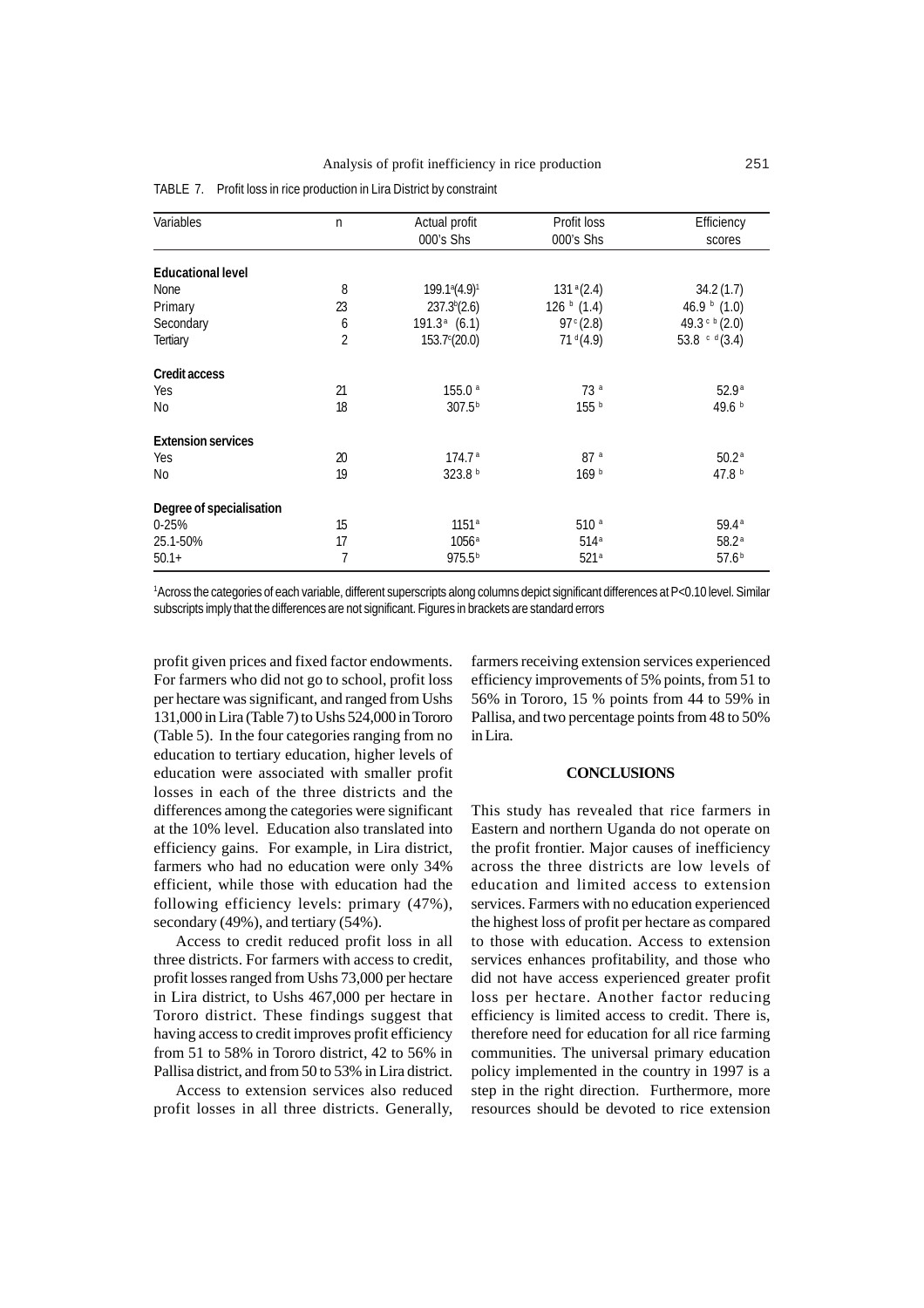services. Lastly, access to credit should also receive the necessary attention.

## **REFERENCES**

- Abdulai, A. and Huffman, W. 2000. Structural adjustment and economic efficiency of Rice Farmers in Northern Ghana. *Economic Development and Cultural Change* 504-519.
- Afriat, S.N. 1972. Efficiency estimation of production function. *International Economic Review* 13:568-598.
- Agricultural Policy Committee APC.1997. Report on Economics of Crops and Livestock Production , Agricultural Policy Secretariat, Ministry of Planning and Economic Development.
- Aigner, D.J. and Chu, S.F. 1968. On estimating the industry production function. *American Economic Review.* 58:826-839.
- Aigner, D.J. Lovell, C.A.K. and Schmidt, P. 1977. Formulation and estimation of stochastic frontier production function models. *Journal of Econometrics* 6: 21-37.
- Ali, M. and Byerlee, D. 1991. Economic efficiency of small farmers in a changing world: A survey of recent evidence. *Journal of International Development* l3 (1):1-27.
- Ali, M. and Flinn, J. 1989. Profit efficiency among basimati rice producers in Pakistan Punjab. *American Journal of Agricultural Economics* 71(2):303-310.
- Ali, F. Parikh, A. and Sha , M.K. 1994. Measurement of profit efficiency using behavioral and stochastic frontier approaches. *Applied Economic* 26: 181-188.
- Appleton, S. and Balihuta, A. 1996. Education and agricultural productivity: evidence from Uganda*. Journal of International Development* 8: 415-445.
- Battese, G.E and Coelli, T.J. 1995. A model for technical inefficiency effects in a stochastic frontier production function for panel data. *Empirical Economics* 20: 325-332.
- Bravo-Ureta, B.E. and Rieger, L. 1991. Dairy farm efficiency measurement using stochastic frontiers and neoclassical duality. *American Journal of Agricultural Economics Review.* 22(1): 88-101.
- Chinese Rice Study Team of the Peoples Republic of China, 1982. The feasibility for rice irrigation in Uganda, October 1982. A Report written for the Republic of Uganda.
- Coelli, T. J. 1995. Recent development in frontier modeling and efficiency measurement. *Australian Journal of Agricultural Economics* 39: 219-245.
- Coelli, T.J. 1996. A guide to frontier version 4.1:A computer programme for stochastic frontier production and cost function estimation mimeo, Department of Econometrics, University of New England, Armidale.
- Jagwe, J. Okoboi G. Arayo, E. and Abele, S. 2005. Market Opportunity identification study for 5 selected key crops in Kabarorle district, Western Uganda. CRS-Food net Uganda. A Report to Catholic Diocese of Fort Portal Development Bureau, Uganda.
- Fan, S. 1999. Technological change, technical and allocative efficiency in Chinese Agriculture: The case of rice production in Jiangsu. (EPTD Discussion Paper no 39, International Food Policy Research Institute IFPRI).Washington, D.C.
- Farrell, M. J. 1957. The measurement of productivity efficiency. *Journal of Royal Statistical Society Series* 120: 253-290.
- Food and Agricultural Organization statistics. 2008 http:faostat.org
- Hyuha, T. 2006 Profit efficiency among rice producers in Eastern and Northern Uganda. Unpublished PhD Thesis. Makerere University.
- Kolawole, O. 2006. Determinants of profit efficiency among small-scale rice farmers in Nigeria: a profit function approach. Poster Paper presented at Internationalisational Association of Agricultural Economist Conference, Gold Coast, Australia, August 12-18, 2006 http://ageconsearch.umn.edu/ bitstream/123456789/1036/1/pp060688.pdf Accessed on 25th February 2008.
- Lau, I.J. and Yotopolous, P.A. 1971. A test for a relative and application to Indian agriculture. *American Economic Review* 61: 94-109.
- Meeusen, W. and Van den Broeck, J. 1977. Efficiency estimation from Cobb-Douglas production function with composed error. *International Economic Review* 18: 435-44.